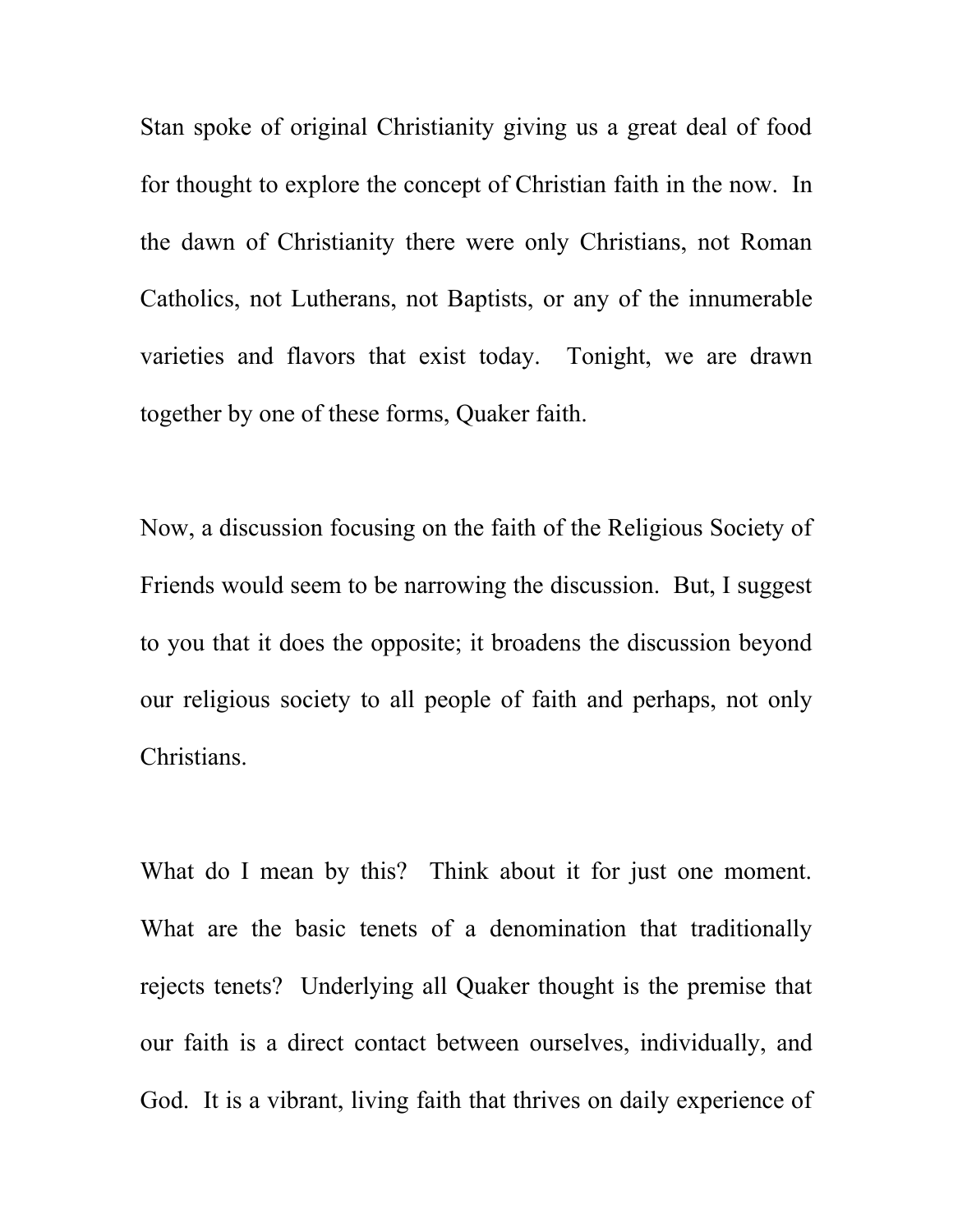our miraculous relationship with the Divine. This is something every person can experience whether Roman Catholic, Muslim, or whatever faith. It is an experience everyone can have.

Our faith has taken many divergent paths throughout history. The Religious Society of Friends has grown diverse and complex. The thread of discord has weaved its way throughout our shared history. Tonight, however, with all our diversity we come together; joined with the expressed purpose of celebrating the fact that regardless of eponymous form: Hicksite, Gurneyite, Wilburite-- we are Quaker. We share a history and we share a faith. Complex, though it may be—it is ours. It is meant to be shared.

The central message in all of Quakerdom is expressed in the words of George Fox through his personal revelation: "There is one, even Christ Jesus, that can speak to thy condition,". The core principle of our faith is the experience of the Light, Christ, the Inward Presence speaking. That voice expands our vision of God,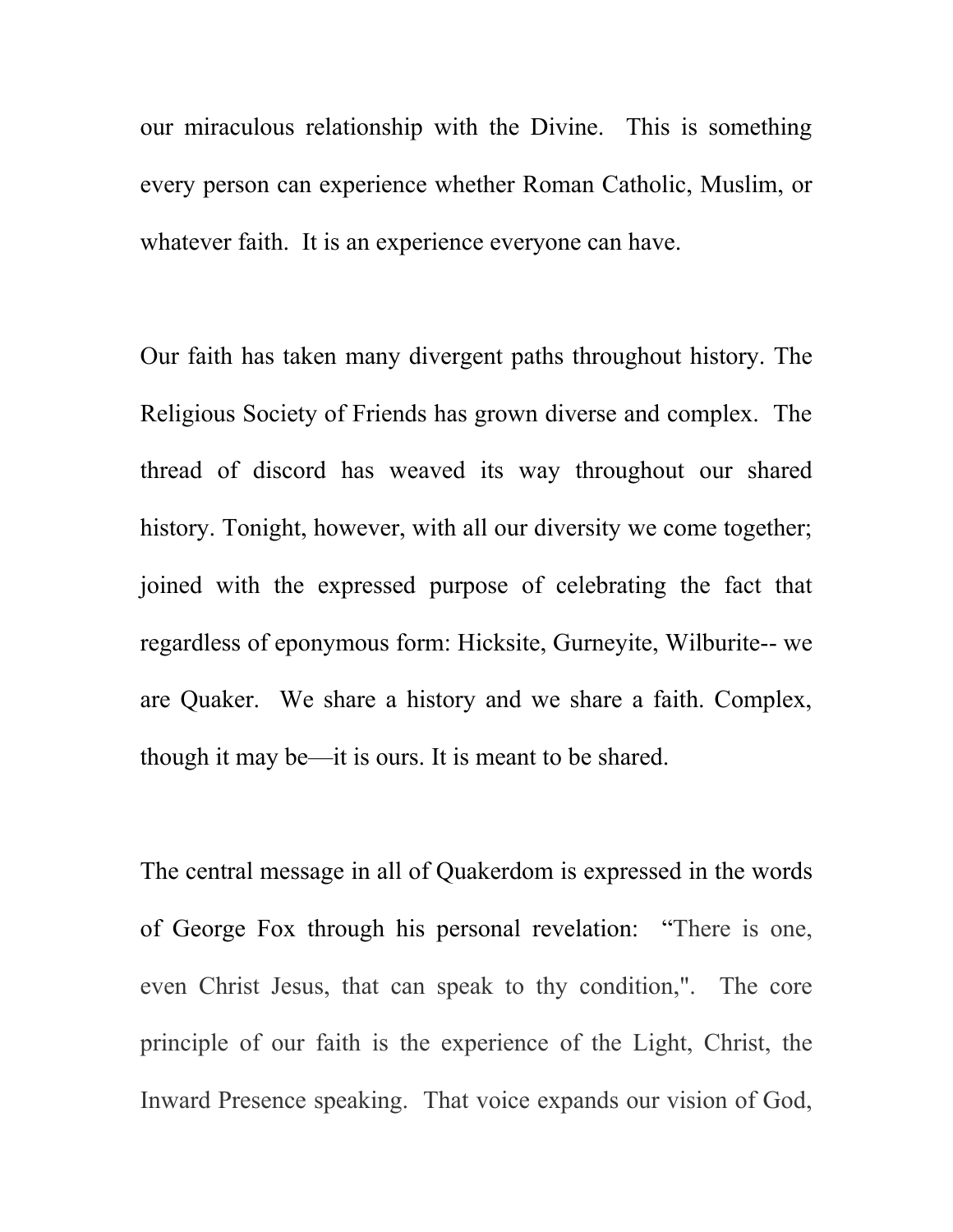our vision of each other and our vision of our world. At the center of our faith is an encounter. How we achieve that experience, the methods and process that we go through to arrive are secondary to the fact that what we have is an experience with the One who speaks to our personal condition. Yes, our faith has its beginnings in Christianity. But, like the Early Friends understood, Christianity is meant to be lived, experienced, and embodied with the One who walks with us.

How many of us convinced Friends can remember our first encounter with a Quaker? Our introduction found a person who accepted us just as we were. There were no preconditions to be met, only that we be who we are. The atmosphere between us was one of welcome, love, and support. As we continued together with this Friend, we found a relationship that urged us to explore the means to hear the Inward Guide for ourselves. The expectation was we could and would hear. The pace in which we discovered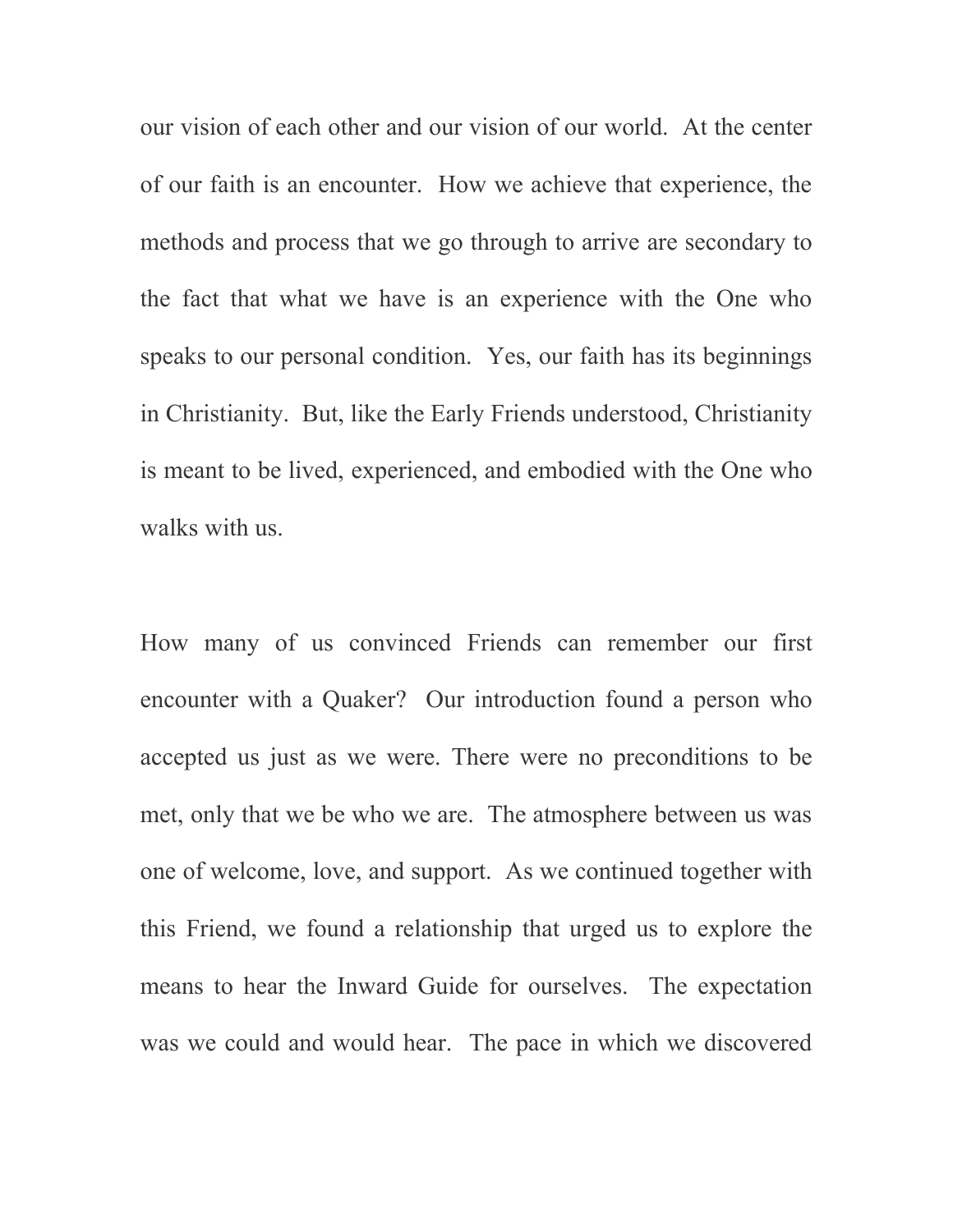that voice was our own. As a result, our life changed. Isn't this what Jesus meant when he said, "Make disciples of all humanity."?

At the heart of Quaker faith is the endeavor to fulfill the core of Jesus' teachings: Love God with all that you have and love the other as yourself. *(The translation according to Annie Glen*) Too many of us have suffered from a faith that could not actualize this message. Thus, we come to the Religious Society of Friends broken, hurt, and bruised. Love drew us and love compels us to see the other as Christ see us.

Through the journey of Quaker faith we find the length and the breath of the love the Divine has for us. We enter into a conscious decision to be touched way down in our inner most being by the Spirit, healing all the despair, frustration, and damage we hold. Our vision of God expands to realize a loving, caring Presence desiring to be in close relationship with us. It is revealed through the process of inner hearing that there is nothing that can separate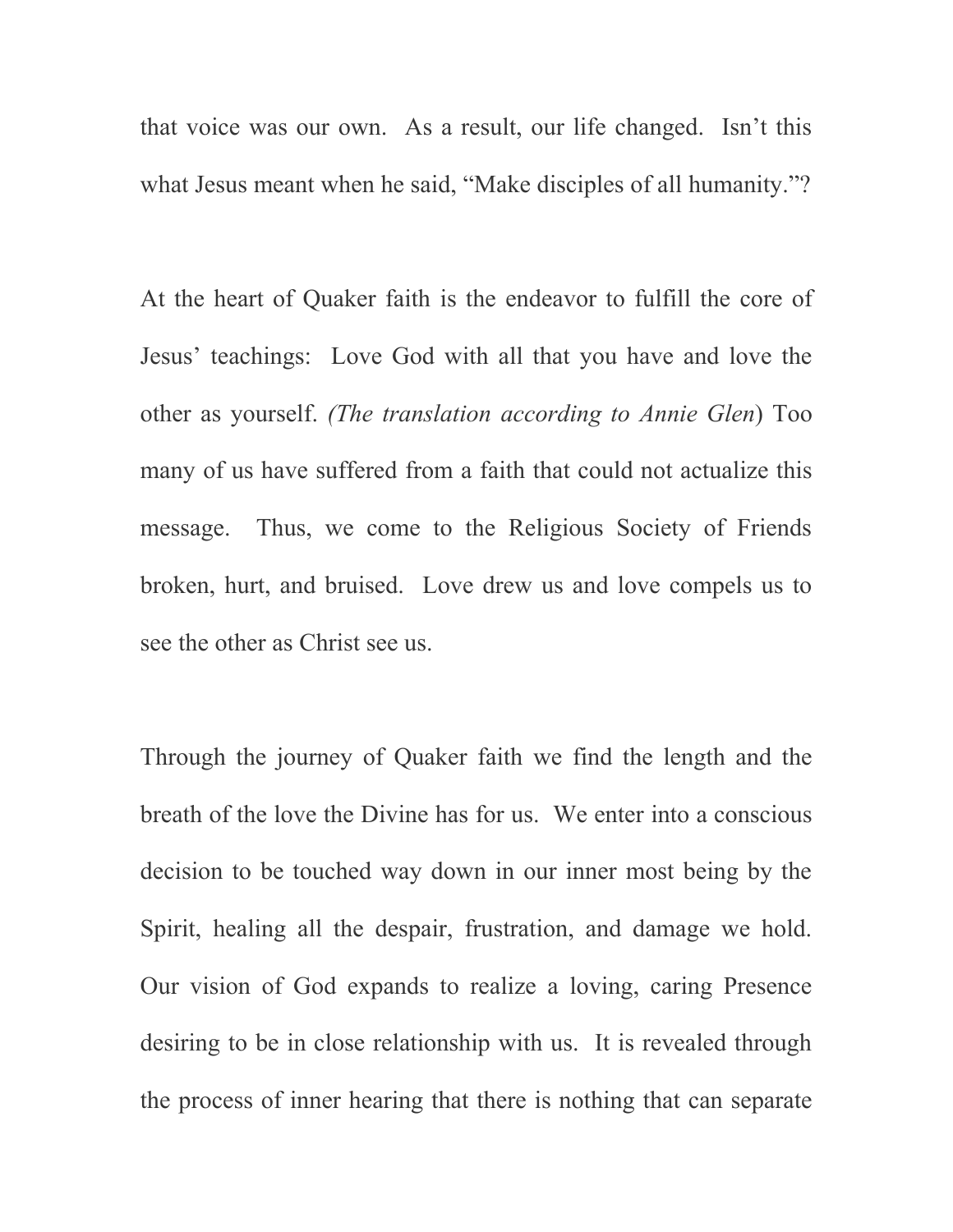us from that love. As a result, the truth that forms in us is that we are not creatures worthy of the disdain of the Almighty, but are vital, essential vessels that possess its Presence.

Our response is to share, to reciprocate this gift. Each person with whom our path intersects becomes an opportunity to hold a meeting for worship. It is our call to share that Presence with everyone. It is a big world out there with many people desiring a first hand encounter with the Creator. We see where God needs to be invited and we make it our cause to invite one person at a time to engage in that direct connection.

Our faith calls us, in the words of George Fox, to "be patterns, be examples in all countries, places, islands, nations wherever *we* come; that *our* carriage and life may preach among all sorts of people, and to them; then *we* will come to walk cheerfully over the world, answering that of God in everyone; whereby in them *we*